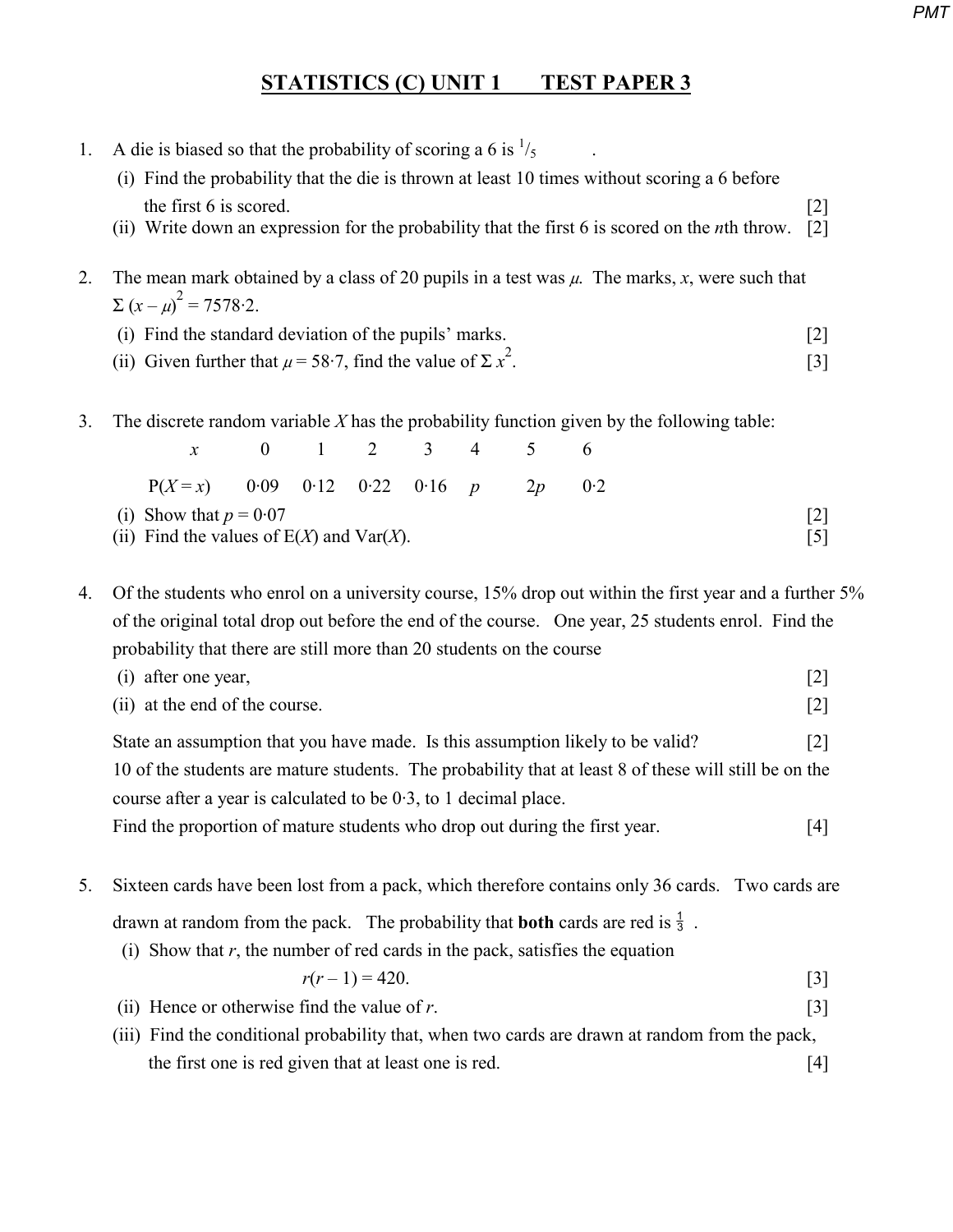6. Twenty pairs of observations are made of two variables *x* and *y*, which are believed to be related. It is found that  $\overline{2}$ 

$$
\Sigma x = 200
$$
,  $\Sigma y = 174$ ,  $\Sigma x^2 = 6201$ ,  $\Sigma y^2 = 5102$ ,  $\Sigma xy = 5200$ .  
Find

| (i) the product-moment correlation coefficient between x and y, | $\lceil 2 \rceil$ |
|-----------------------------------------------------------------|-------------------|
| (ii) the equation of the regression line of y on x.             |                   |

- Given that  $p = x + 30$  and  $q = y + 50$ ,
- (iii) write down the product-moment correlation coefficient between *p* and *q*. [1]
- (iv) Find the equation of the regression line of *q* on *p*, in the form  $q = mp + c$ . [3]
- (v) Estimate the value of *q* when  $p = 46$ , stating any assumptions you make. [3]
- 7. In a survey of natural habitats, the numbers of trees in sixty equal areas of land were recorded,

as follows:

|     | $\overline{12}$ |    | 9 23     |    |       |       | 40 32 11 5       | 34 |      | 22 31 8 |                                                                                                   |  |
|-----|-----------------|----|----------|----|-------|-------|------------------|----|------|---------|---------------------------------------------------------------------------------------------------|--|
| 15  | 45              | 10 | 52       |    | 14 13 | 29    | 43               | 69 | 30 · | 15      | - 47                                                                                              |  |
|     | 35 6            | 24 |          |    |       |       | 13 19 26 9 31 27 |    | 18 — |         | 6 20                                                                                              |  |
| 22. | -18             | 30 | 51 49 35 |    |       |       | 50 25            | 8  | 10   | 26 31   |                                                                                                   |  |
| 33. | 29              | 40 | 37       | 38 |       | 44 24 | 34               | 42 | 38   | 11 23   |                                                                                                   |  |
|     |                 |    |          |    |       |       |                  |    |      |         | (i) Construct a stem-and-leaf diagram to illustrate this data using the groupings $5 - 9$ 10 - 14 |  |

 (i) Construct a stem-and-leaf diagram to illustrate this data, using the groupings 5 - 9, 10 - 14, 15 - 19, 20 - 24, etc. [6]

(ii) Estimate the median of the distribution. [2]

The first and third quartiles of the distribution are 14 and 35 respectively.

 (iii) On graph paper construct a box-and-whisker plot for the data, showing your scale and clearly indicating any outliers. [4]